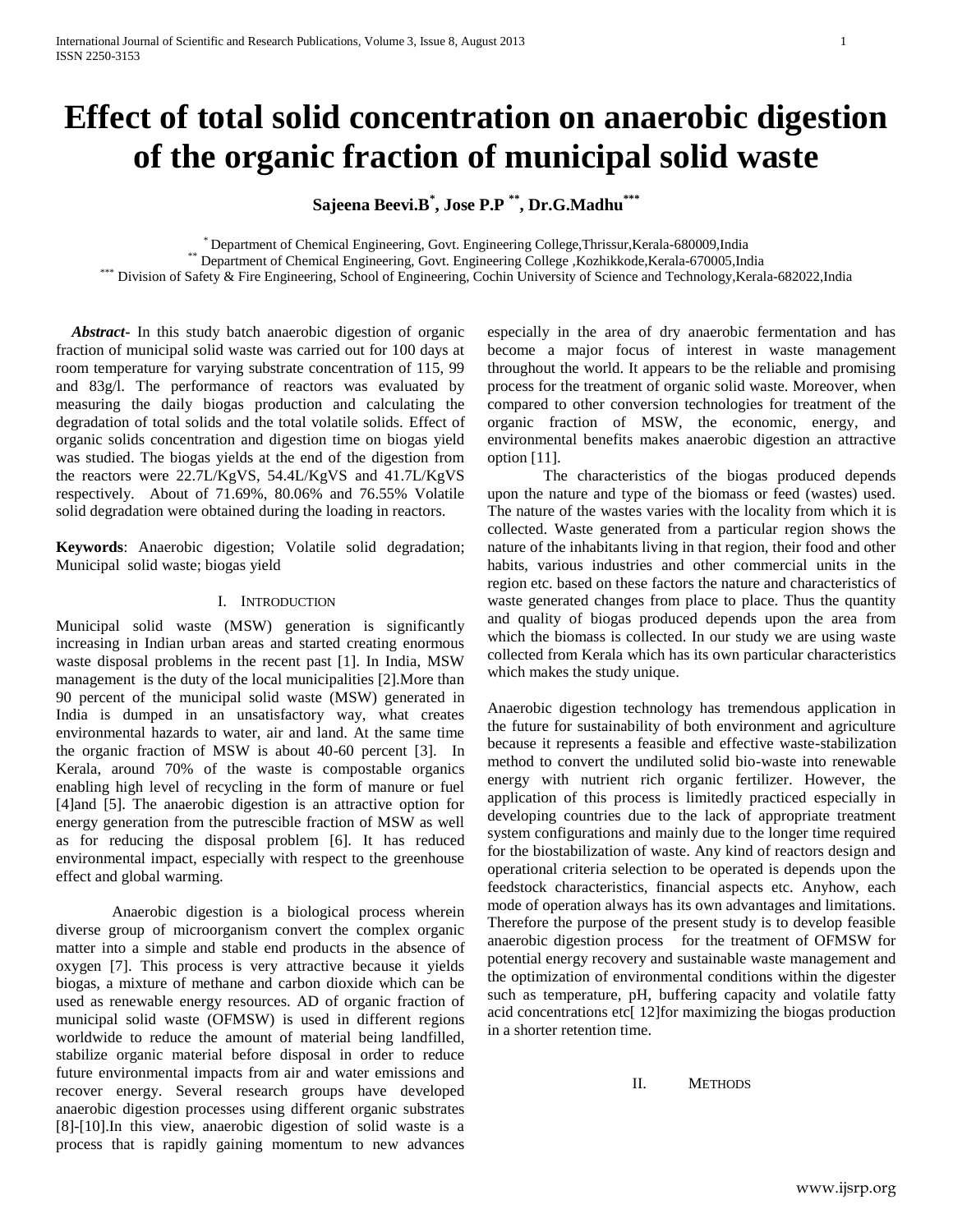## *A. Experimental reactors*

 The experiments were carried on batch laboratory scale reactor (aspirator bottle) with total capacity of 2 L. The reactor was made of borosilicate glass with bottom sampling outlet. The bottles were closed by rubber stoppers equipped with glass tubes for gas removal and for adjusting the pH. The glass tube was dipped inside the slurry to avoid gas loss during the pH adjustments. The effective volume of the reactor was maintained at 1.6L.Biogas production from the reactors was monitored daily by water displacement method. The volume of water displaced from the bottle was equivalent to the volume of gas generated. The reactor was mixed manually by means of shaking and swirling once in a day. The reactors was operated at room temperature

## *B. Inoculum*

 The inoculum used in this study was fresh cattle dung which contains all the required microbes essential for anerobic digestion process. The pH, total solid and volatile solid of the inoculum were 6.5,24.2% and 85.4% respectively. The percentage of inoculum for acidogenic fermentation of the organic wastes is approximately 30% of the working volume. The inoculum was collected and kept at 4°C until used.

# *C. Feed stock preparation*

 Fresh organic fractions of MSW and inoculum were used as feed to the bio rector. Organic fraction of MSW consists of food waste, fruit waste, vegetable waste from nearby vegetable market and house hold. The wastes were sorted and shredded, then mixed several times in laboratory and kept at 4°C until used. All reactors were loaded with raw feed stock and inoculated with fresh cattle dung. Water was added to obtain the desired total solid concentration. The characteristics of the substrate and feed were shown in the Table 1.

# *D. Experimental procedure*

 The study is programmed to evaluate the mesophilic digestion of OFMSW at three different initial substrate concentrations. The substrate concentration was expressed as weight of solids/total volume of solids plus water, assuming that the density of the solids is approximately equal to the density of water. Three reactors were used of 2L total volume and 1.6L effective volume at discontinuous condition but different total solids concentrations of 115g/l , 99g/L and 83 g/L respectively. All the reactors were fed with municipal garbage, tap water and cattle dung slurry (inoculum), used as the starter in the reactors. Liquid samples were drawn from each reactor periodically and analysed for pH, volatile fatty acids, alkalinity chemical oxygen demand and ammonia nitrogen. The pH was measured every 2 days and it was maintained in the range of 6.5 to 7.5 using 6N sodium hydroxide solution as which is the optimum range for methonogens growth [13]. Volatile fatty acids, alkalinity chemical oxygen demand and ammonia nitrogen were analysed once in a week. Daily biogas production was measured by water displacement method. The substrate was mixed once each day, at the time of the gas measurement, to maintain intimate contact between the microorganisms and the substrate.

# *E. Analytical methods*

 The parameters analyzed for the characterization of substrates were as follows: Total Solids (TS), Volatile Solids (VS), pH, Volatile fatty acid (VFA), Total Kjeldahl Nitrogen (TKN), Total Organic Carbon (TOC).Following quantities were monitored during the digestion process: pH, VFA, alkalinity, Ammonia nitrogen( NH3-N),COD and production of biogas. All analytical determinations were estimated according to the procedures recommended in the Standard methods for examination of water and waste water [14].

pH was measured using digital pH meter. TS samples were dried in an oven at 105-110 ºC, and for VS to the dried ash waste in a muffle furnace at  $500 \pm 50$  °C. TKN and NH3-N content were examined using the spectrophotometer ((HITACHI,U-2900 UV/VIS spectrophotometer). VFA and alkalinity were done using simple titration method (*Anderson and Young, 1992*).TOC analysis was carried out using Shimadzu TOC-LCPH/CPN analyser for non- purgeable Organic Carbon from the standard methods.

Gas production was measured at a fixed time each day by the water displacement method, with water prepared as specified in standard methods. Chemical oxygen demand (COD) was also determined using standard techniques

# III. RESULT AND DISSCUSSION

## *A. Substrate characteristics*

 Table 1 shows a summary of the characterization of substrate and initial mixtures of each reactors. The experiments were concluded when no significant variation of cumulative biogas production was observed. The experiments were done for 100days.The pH and VFA values of the mixtures are in accordance with the composition of OFMSW.

# *B. Performance of batch reactors*

 In an anaerobic system, the acetogenic bacteria convert organic matter to organic acids, possibly decreasing the pH, reducing the methane production rate and the overall anaerobic digestion process unless the acids were quickly consumed by the methanogens. pH in the range of 6.8 to 7.4 should be maintained in the anaerobic digestion process, which is the optimum range for methanogens growth. A decrease in pH was observed during the first few days of digestion due to the high volatile fatty acids formation, hence the pH was adjusted to 7 using 6N NaOH solution. The profile of pH and volatile fatty acids are shown in the figures.1 to 3.

 From day 35to 70, the pH was almost found steady. Despite of steady pH the biogas gas production was low during that period due to lack of mixing. The VFA generation in the beginning was high due to higher acidogenesis and lower methanogenic activity. The initial pH drop and high volatile fatty acid concentration show that the substrate contains some easily biodegradable constituents. After day 40 the VFA concentration was found decreased due to methanogenic activity in which the intermediate organic acids was started to convert into biogas.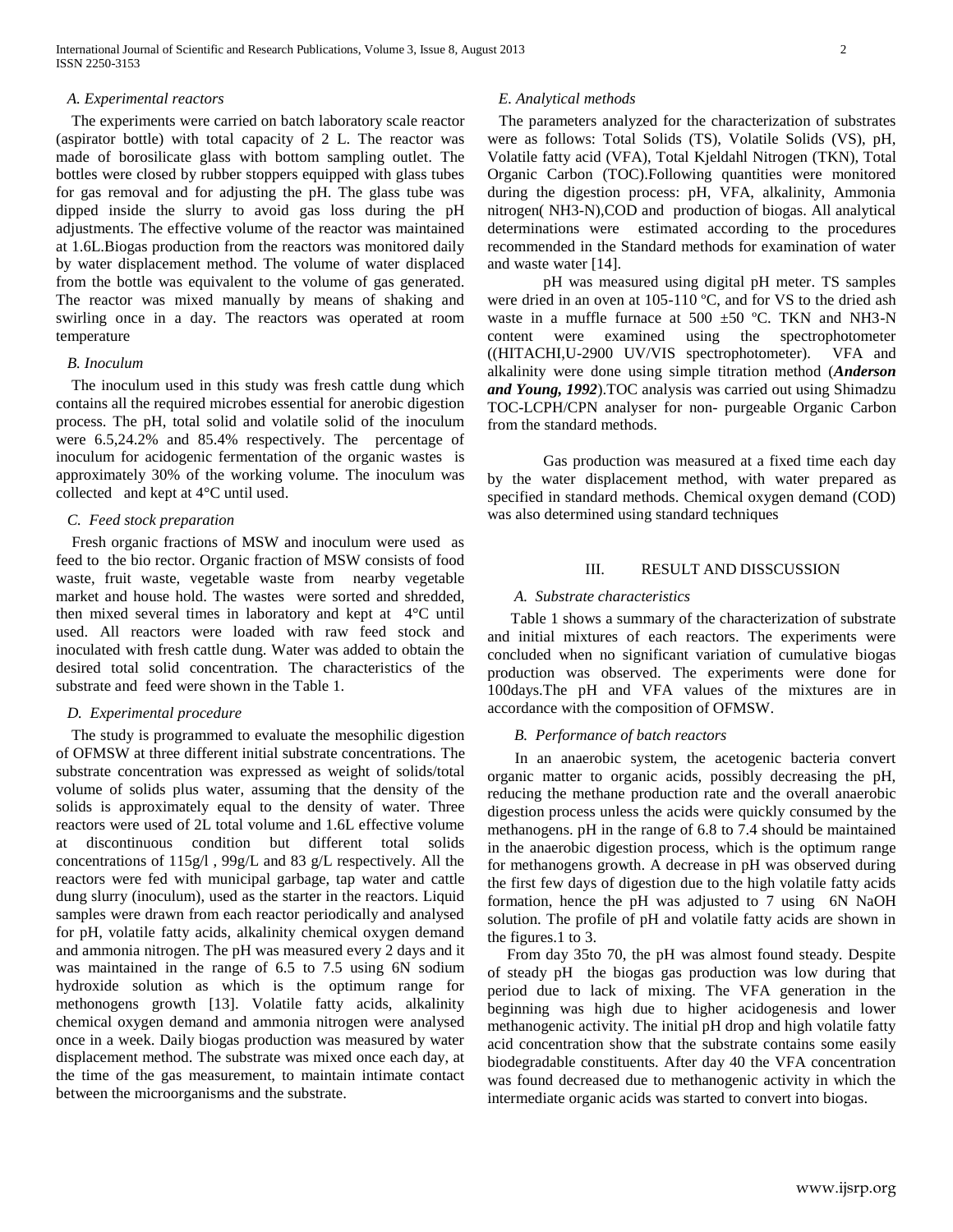International Journal of Scientific and Research Publications, Volume 3, Issue 8, August 2013 3 ISSN 2250-3153

| <b>Parameter</b>       | <b>OFMSW</b> | $\mathbf{R}1$ | R <sub>2</sub> | R <sub>3</sub> |
|------------------------|--------------|---------------|----------------|----------------|
| pΗ                     | 6.15         | 6.42          | 6.61           | 6.64           |
| $TS(\% )$              | 18.5         | 10.32         | 9.2            | 8.4            |
| VS(%                   | 91.6         | 85.37         | 86.78          | 89.6           |
| VFA(millieqivalents/L) | 10.85        | 8.65          | 9.57           | 6.98           |
| COD(mg/L)              | 42835        | 43152         | 37318          | 31987          |
| TKN(g/L)               | 1.05         | 1.1           | 1.09           | 0.92           |
| TOC(g/L)               | 20.32        | 23.87         | 20.5           | 16.76          |

Table 1: Characteristics of the substrate and feed



Fig.1: Variation of pH and VFA for TS concentration 115 g/L



Fig.2:Variation of pH and VFA for TS concentration 99 g/L



Fig.3: Variation of pH and VFA for TS concentration 83 g/L

The Figure 4 to 6 depicts the variation of COD and NH3-N during the study. The COD of the leachate was found decreasing due to conversion of organic matter into biogas.In this experiment, concentrations of NH4-N were increasing due to release of ammonia during hydrolysis of protein or utilization of nitrogen for biomass synthesis. It is evident that NH4-N concentration (>6000mg/L) indicates the inhibition of methanogens in an acclimated environment [15].In this study, the NH4-N concentration increased from 12mg/L to 1400mg/L. So it can be concluded that there was no any inhibitions of ammonia nitrogen during the AD process of this system.



TS concentration115 g/L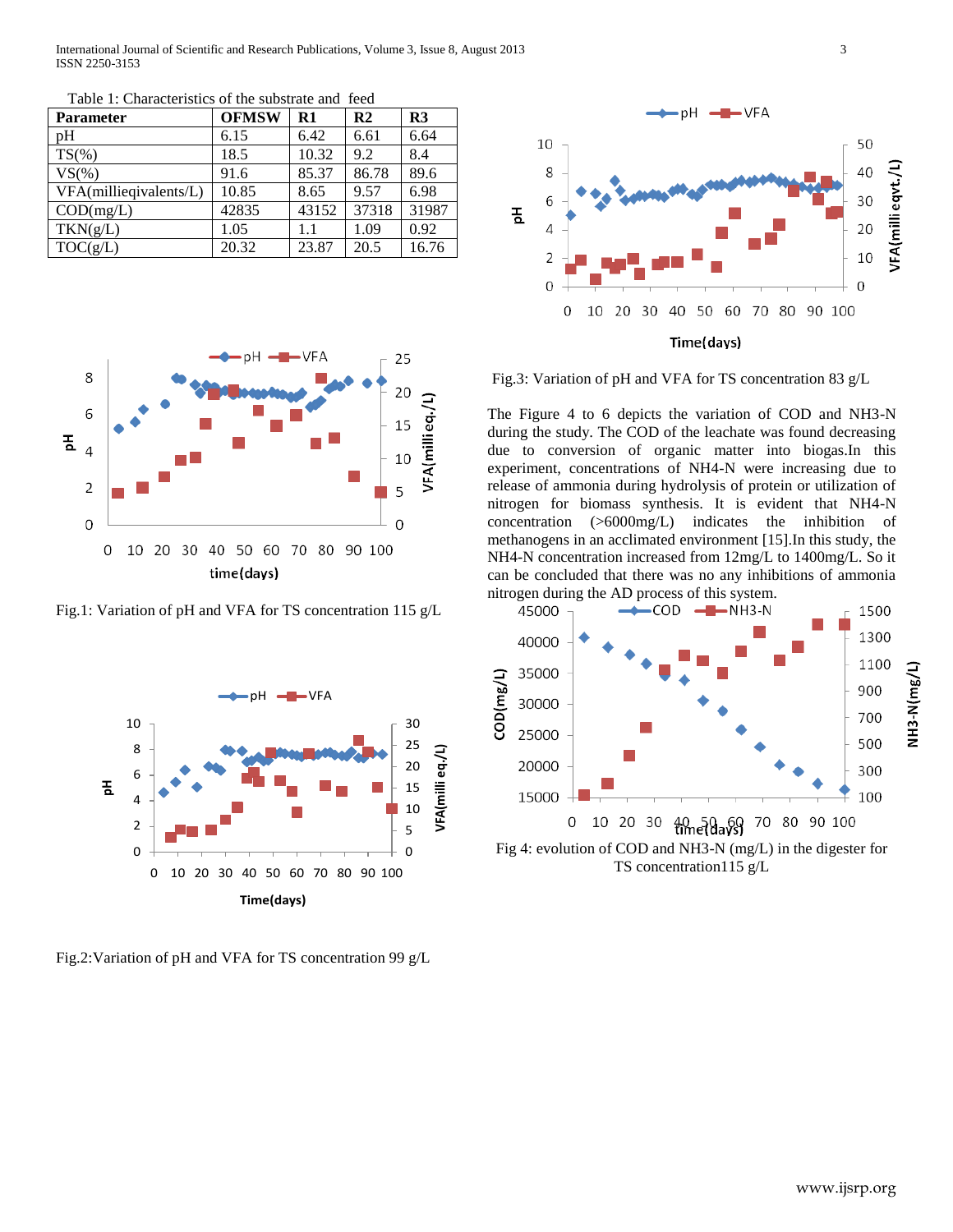

Fig 5: evolution of COD and NH3-N (mg/L) in the digester for TS concentration 99 g/L



Fig 6: evolution of COD and NH3-N (mg/L) in the digester for TS concentration 83g/L

Figures 7 and 8 indicates the daily and cumulative biogas production for 3 reactors. where the biogas production was high in thebeginning which was due to the entrapped air inside the reactor and the waste itself. The reactors R1, R2 andR3 were operated with total solid concentration of 115g/l ,99g/l and 83 g/l. Initially in the reactors R1 and R2 the production was stopped due to the reduction of pH. So after adjusting the pH value in the optimum range by addition of 6N NaOH to the system, the production was increased. In reactor 3 optimum range of pH was initially made up. Hence the production was not stopped in R3.In R1 initially thick slurry was formed due to high solid contents in the reactor. So the production of biogas was reduced in the initial stages.

 The maximum daily biogas production obtained for R1 was 120ml in 69th day and that for R2 and R3 were 340 ml in  $58<sup>th</sup>$ day and 150ml in  $29<sup>th</sup>$  day. At the end of the 90 days total cumulative biogas for R1, R2 and R3 was obtained as 3.574L, 7.474 L and 4.957L respectively. The biogas production was decreased from90-100days due to lack of amount of substrate.



Fig7: variation of daily biogas production versus days for different substrate loading



Fig 8: variation of cumulative biogas production versus days for different substrate loading

#### *C. Comparative process efficiency*

The summary of performance of batch reactors mentioning the characteristics of initial and digested substrate, along with their degradation percentages, under different conditions (TS concentration 100, 90 and 80g/l) are given in Tables 3. It was observed that 71.69% of the total volatile matter converted in reactor 1 and that for R2 and R3 are 80.06 and 76.55 respectively. From the table it was observed that maximum degradation was occurred for reactor 2.The biogas yield, biogas produced per kg organic solids (volatile solids) for different concentrations of organic loading over a 100-day digestion time at room temperatures are shown in Fig 9. The rates of biogas production differed significantly according to the organic loading. It can be observed from 9 that bulk of substrate degradation takes place up to a period of approximate